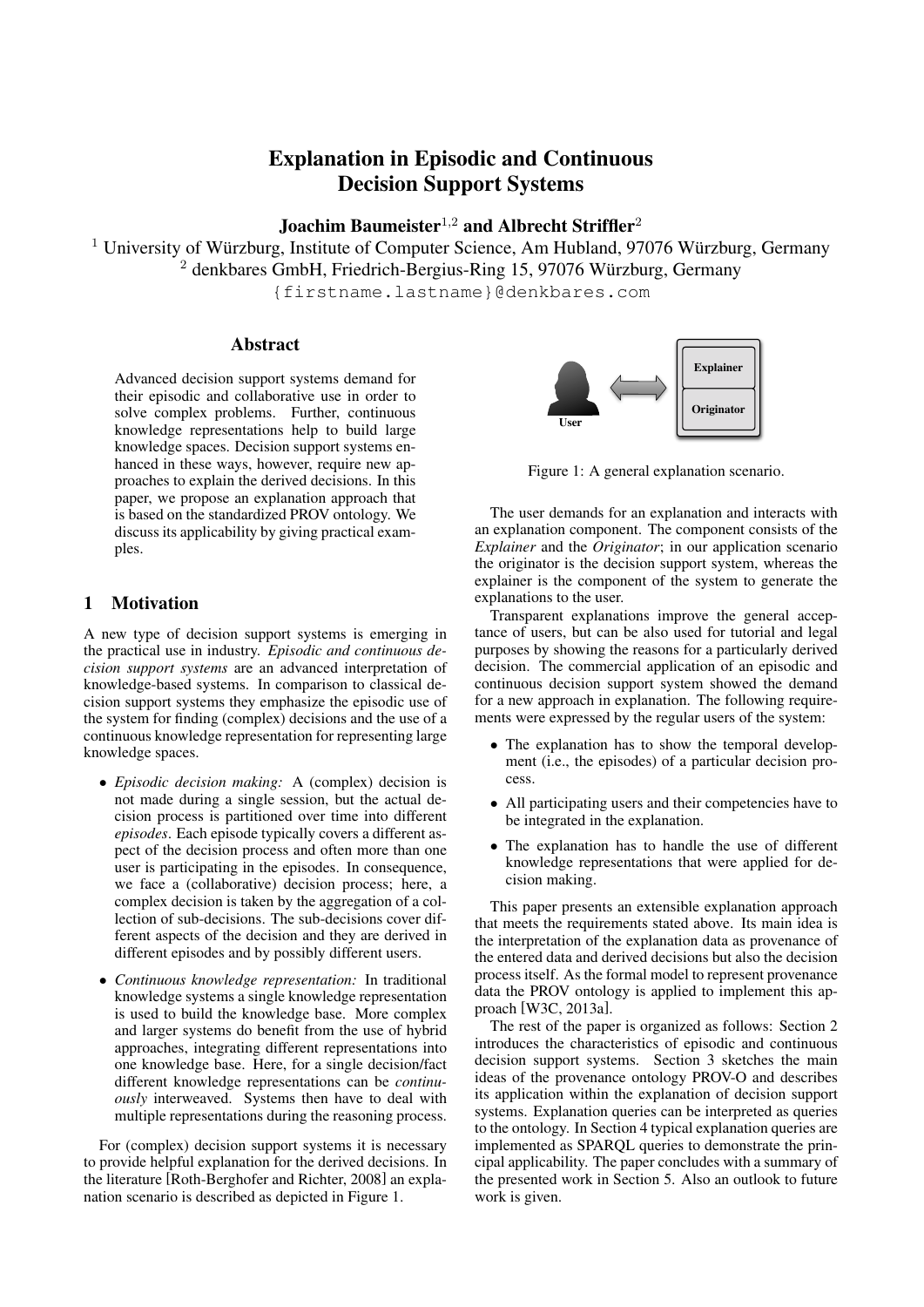## 2 Episodic and Continuous Decision Support Systems

Before we put more detail on the explanation concept we introduce the concepts of episodic and continuous decision making.

### Episodic Decision Making

A complex decision is made not in a "one-shot" session, but multiple users have to contribute their expertise to find a reasonable overall decision. Typically the decision process can be partitioned into a number of aspects that are covered separately. The aggregation of different aspects contributes to an overall decision. Typically, the outcomes of the aspects are represented as (sub-)decisions.



Figure 2: Four aspects are contributing to a final decision decision1. Aspects 2 and 4 are responsible for the actual derivation of the decision.

In Figure 2 the aspects 1–4 for the single decision decision1 are shown. Each aspect itself is represented by a number of questions that need to be answered, so that a decision can be derived. In the example, aspect 2 and aspect 4 actually provide the derived decisions decision1.2.1 and decision1.4.3 that support the derivation of decision1.

Often not all aspects are covered by a single person but every aspect is handled by a different person or expert group. In medicine, for instance, there exists specialists for the different organs of the human. For a complex evaluation of the patient's physical state, more than one specialist may be consulted. In the technical domain, we see a similar setting: In complex machinery there also exist specialists for the different components of the machine.

Figure 3 shows an exemplary decision process, where the different Users 1–3 are collaborating in a decision process over the time.



Figure 3: Example decision episodes over time, where different aspects are covered.

The first two decisions decision1.2.1 and decision1.4.3 are taken from the previous example shown in Figure 2, whereas User 3 contributes decision5.1.1 which not relevant for the final derivation of decision1.

#### Use of Continuous Knowledge Representations

In complex domains it often is not possible/reasonable to build the entire knowledge base by a single knowledge representation. More precisely, some parts of the knowledge are preferably not formalized by explicit knowledge representations—such as rules or models. Typical reasons for a hybrid approach are as follows:

- *Uncertain domain knowledge:* Parts of the domain are not well-understood in a technical sense. Here, decisions in practice are often based more on past experiences, evidence, and intuition than on strict domain laws and rules.
- *Bloated domain knowledge:* For some parts of the domain, the explicit representation of the knowledge would be too time-consuming and too complex. For instance, much background knowledge needs to be included, that is required for proper decision making. Here, the expected cost-benefit ratio [Lidwell *et al.*, 2003, p. 56] is low, e.g., because many parts will be rarely used in real-world decisions.
- *Restless domain knowledge:* Especially in technical domains, some parts of the domain knowledge are frequently changing due to technological changes. The explicit representation of these parts would require frequent and costly maintenance. Here, also the costbenefit of the maintenance vs. the utility of the knowledge needs to be evaluated.

Consequently, mixing different knowledge representations with less formal elements seems to be promising. In the past, the knowledge formalization continuum [Baumeister *et al.*, 2011a] was introduced as a mental model to represent different representations in a single systems.

As a pragmatic reasoning approach, we propose to connect the different representations by a common taxonomy of decisions. That way, the different knowledge elements share the same decision space and thus are able to derive the same set of decisions within one process.



Figure 4: Connecting different knowledge elements by the use of a common decision taxonomy.

In Figure 4, rules, workflow models, and informal decision memos are connected by a taxonomy of decisions.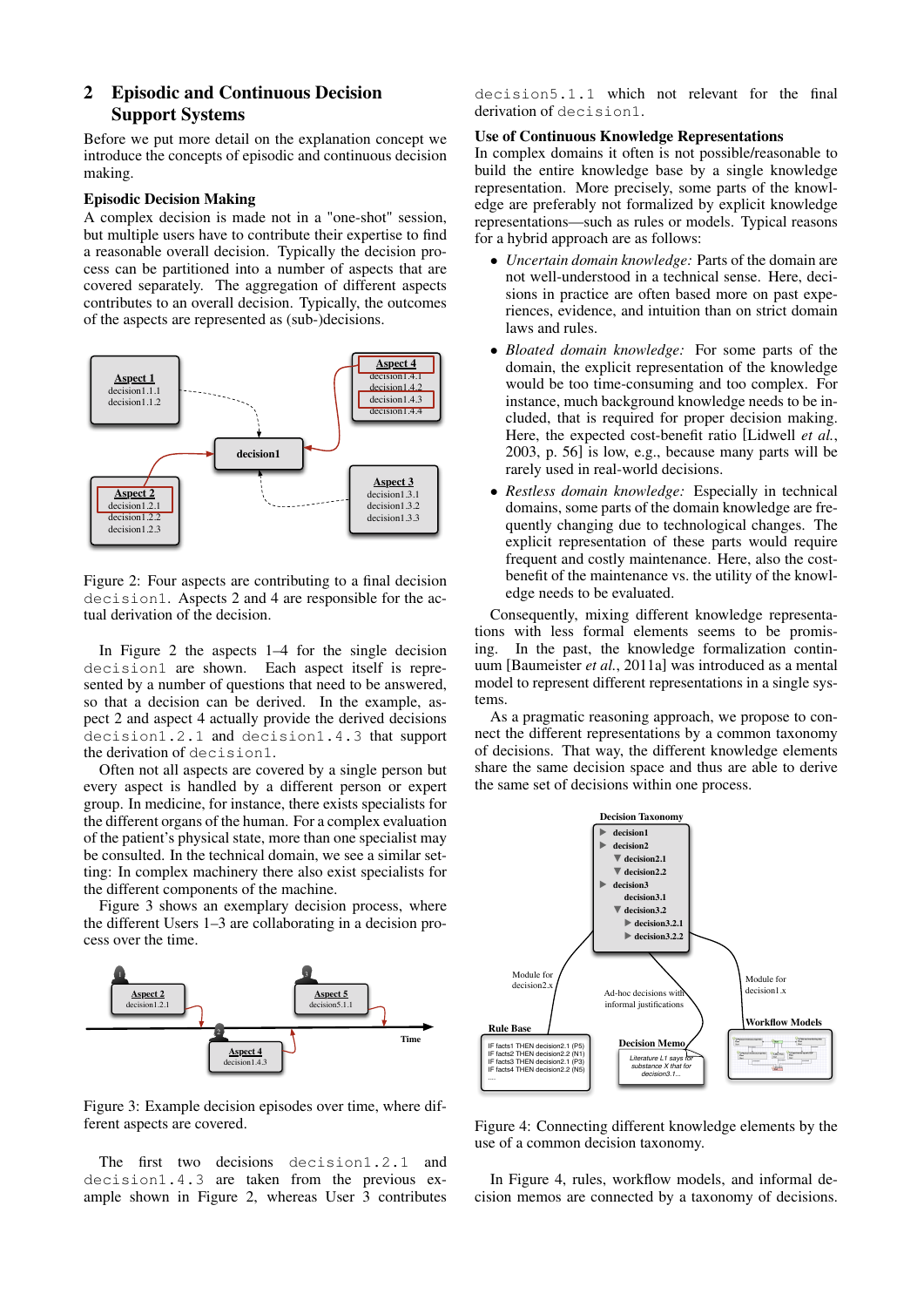The combined knowledge base is able to derive the same set of decisions albeit the representations used in reasoning are differing. In literature, formal approaches such as RIF [W3C, 2013b] apply a comparable connection, i.e., decisions are formalized as concepts/instances and rules are defined to derive the existence of the concept/instance.

In a more elaborated approach, the knowledge elements are able to derive decisions in a weighted manner. Here, we propose a score-based approach. Scores have been regularly used as a weighting scheme in knowledge engineering [Puppe, 1998; Miller *et al.*, 1982]. By using scores each knowledge element is not only able to derive a solution categorically, but can attach a score weight to a decision. Every decision provides an account that stores the scoring weights given to the decision during the reasoning process. If a knowledge element "fires", then the corresponding score weight is added to the account of the particular decision. All scoring weights of a single decision are aggregated to a final weight. If the final weight exceeds a predefined threshold, then the decision element is established.

*Example:* We define a universal set of score weights S = {N1, N2, N3, 0, P1, P2, P3}, where P1,. . . ,P3 are positive score weights and N1,..., N3 are negative score weights. The sum of two equal categories results in the next higher category (e.g.  $P2 + P2 = P3$ ). A negative and the corresponding positive score weight nullify each other (e.g., N2  $+ P2 = 0$ ). A decision is established (confirmed), if the aggregation of the collected scoring weights exceeds the score weight P3. In Figure 5, we see that a rule fired a score weight P1 to decision1. The decision decision2 and decision5 are established, since the aggregation of their score weights exceeds the threshold P3. The decision decision4 is not established, since a negative weight N3 nullified the positive weight P3.

P1  $\overline{P}$ P1 N3 **Rule Base** IF facts1 THEN decision1  $(PI)$ IF facts $2$  THEN decision1 (P2) IF facts3 THEN decision4 (P3) IF facts4 THEN decision3 (N2) .... **Decision Accounts**

P2

decision1

Figure 5: Score accounts of five decisions, and a rule firing a new score weight to the account of decision1.

P2

P2

decision3 decision4

P3

P3 P1 P1

decision5

decision<sup>2</sup>

The same decision accounts are also filled by other used knowledge types. For instance, the score weight of an entered decision memo contributes to the account of decision1. Further, a traversed workflow model can derive a score weight for decision2, which is also added to the decision account.

In this section we described the internal representation of a continuous knowledge representation by the common use of a decision taxonomy. In the following section we introduce an approach to provide explanation capabilities for such a kind of systems.

# 3 Provenance and Explanation in Decision Support Systems

As motivated above, the process of making a complex decision often involves a number of people contributing to the decision process. Furthermore, the process itself is taking place over a longer period of time. For these reasons, it is very important that the derived decisions are understandable and transparent for all users. These requirements imply the versioning and documentation of decisions and data entries. Changes need to be traceable, as for instance described by [Noy and Musen, 2002; Franconi *et al.*, 2010]. Further also a means of representing the decision process itself is required to be used in an explanation component. Such a component needs to answer (at least) the following questions:

- At which time a particular data was entered and who entered that data?
- Which knowledge elements are responsible for a particular decision?
- What is the history of a particular data and decision?
- Which persons contributed to the process of a particular decision?

We propose the application of the PROV ontology to knowledge elements and the entities of the decision process. The PROV ontology explicitly represents the provenance of entities, i.e., in our case *decisions*, *entered data*, etc. are interpreted as PROV entities. We first give a brief overview of PROV-O and then show its application to decision processes.

## 3.1 The PROV Ontology in a Nutshell

The PROV ontology [W3C, 2013a] distinguishes three levels of terms defined in the ontology:

- 1. *Starting Point Terms* to be used to express the basic knowledge about provenance of data.
- 2. *Expanded Terms* for more expressive definitions of relationships in provenance.
- 3. *Qualified Terms* integrating the Qualification Pattern [Dodds and Davis, 2012] into the PROV ontology for a very expressive representation of the provenance of data.

In this section we select a helpful subset of "starting points" and "expanded terms" and describe the concepts and relations, that are useful to represent the provenance of decision support systems. In Figure 6 these concepts and relations are depicted.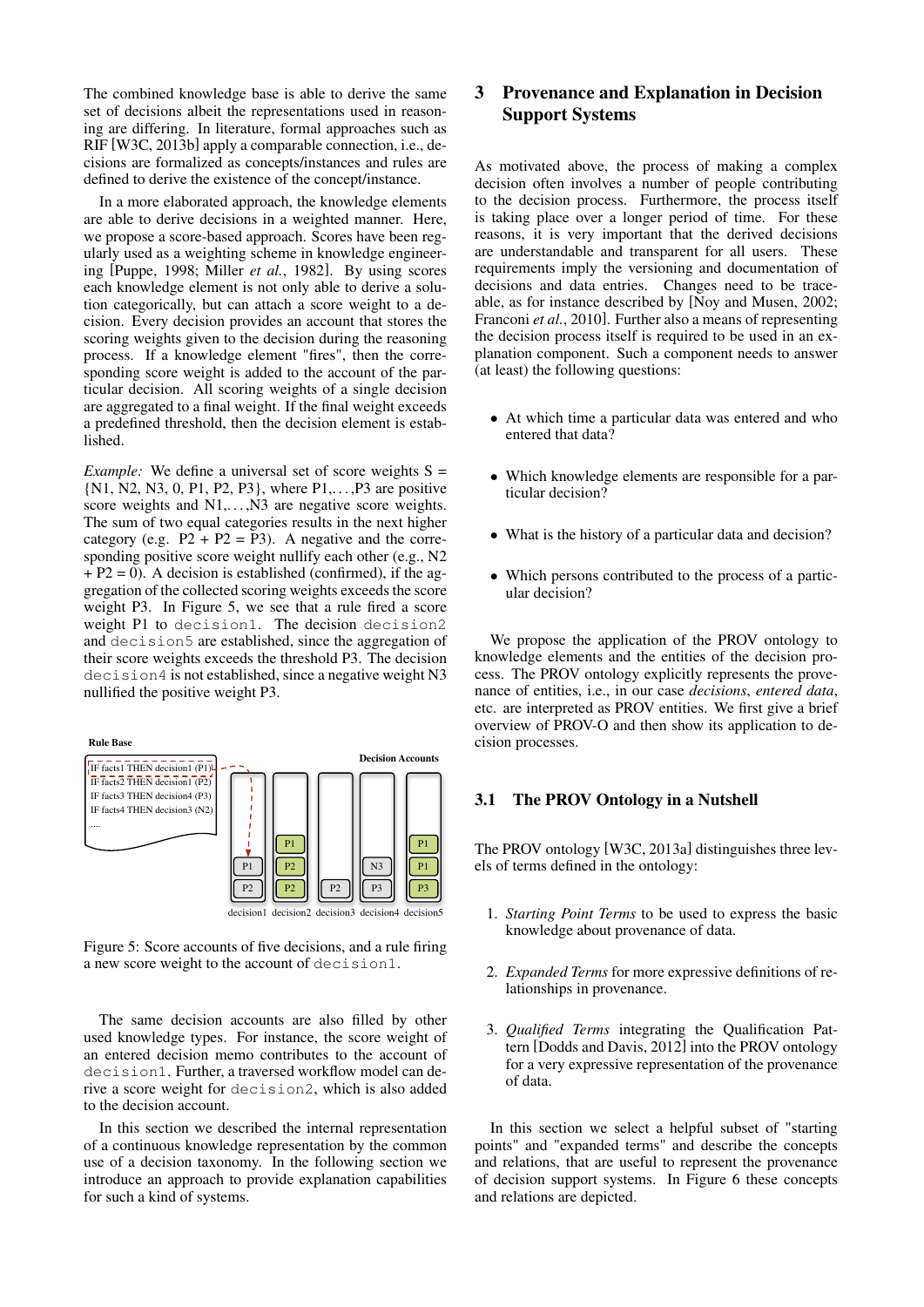

Figure 6: Selected elements of the PROV ontology.

For concepts defined in the PROV ontology the prefix prov is used. The three classes prov:Agent, prov:Activity, and prov:Entity are central for describing provenance information. An prov:Agent is executing an prov:Activity and produces an prov:Entity. Consequently, an prov:Entity can be attributed to an prov:Agent and the prov:Entity was generated by a specific prov:Activity. An prov:Activity is also associated with an prov:Agent. In some processes an prov:Activity uses an prov:Entity for the creation of another prov:Entity. An prov:Activity has a start and an end time; this is related to the generation time of an prov:Entity. When the prov:Entity is superseded by a revision (prov:wasRevisionOf), then the prov:Entity is invalidated at a specified time. The following properties are also of interest: The property prov:wasDerivedFrom states that an instance of prov:Entity was transformed into another instance. In decision support systems, the primary source of a specific prov:Entity is also of interest (see property prov:hadPrimarySource).

In its basic setting we see that the PROV ontology is a suitable starting point for general explanation capabilities in decision support systems. In the following we describe the specific extensions for such systems together with application scenarios.

## 3.2 The PROV Ontology for Decision Support Systems

When integrating the PROV ontology into decision support systems, we consider a *process-centered provenance*. Here, actions and steps are represented that are used for producing a particular decision.

For the application of the PROV ontology in decision support systems we introduce a number of new concepts sub-classing the known core concepts of PROV. In Figure 7 the most important subclasses are depicted; the prefix dss is used for classes introduced for decision support.

At the top of the figure the subclasses of prov:Entity

are shown: A simple entity can be a decision (dss:Decision) or entered data (dss:FormValue and dss:DecisionMemo). Every decision is associated with a dss:DecisionAccount instance, which stores the score weights using dss:ScoreWeight instances. The decision account itself is a complex entity, i.e., a prov:Collection.

The extension of the concept prov:Activity knows two sub-classes: 1) for entering data in memos (dss:MemoEntry) and for answering question in forms  $(dss:FormEntropy);$  2) for the actual derivation of a decision. The latter activity is central for the explanation of different decisions derived during a process.

Two different prov:Agent sub-classes are introduced: dss:TeamMember to represent users participating in the collaborative decision process and dss:Domain-Specialist for building the explicit knowledge base and for giving expert decisions. Further dss:DSS represents the actual decision support system.

In a concrete scenario instances of the classes are created storing the provenance information of the decision making process. We demonstrate the concrete use by an example, where instances of the example use the prefix  $ex$ .

A taxonomy of decisions is typically formalized by narrower/broader relations of the SKOS [W3C, 2009] ontology.

```
ex:decision1 rdf:type dss:Decision;
   skos:narrower ex:decision1.1;
   skos:narrower ex:decision1.2;
   skos:narrower ex:decision1.3.
ex:decision2 rdf:type dss:Decision;
  skos:narrower ex:decision2.1;
   skos:narrower ex:decision2.1.
```
In the example, the decisions ex:decision1 and ex:decision2 are defined together with more specific sub-decisions. A particular decision can be inferred in different ways: 1) The use of explicit inference knowledge used by a decision support system. 2) The creation of a decision memo by a user. We examine both alternatives in the following.

#### Explicit Inference of Decisions

The explicit reference and the ontological representation, respectively, is exemplified by the activity of a firing rule. The instances are graphically depicted in Figure 7-(4).

The user ex:teamMemberMM enters a ex:formValue1 entity during the activity ex:form-Entry1. The entity ex:formValue1 is responsible for deriving a specific score weight ex:scoreWeight1. The derivation of the score weight is represented by an instance of dss:DecisionDerivation, i.e., ex:decisionDerivation1, which itself uses a rule included in the rule base ex:ruleBase1 The activity ex:decisionDerivation1 added the score weight to the defined score account ex:decisionAccount1, which itself is linked to the corresponding decision ex:decision1.

#### Inference by Decision Memos

The reasoning and representation of decisions taken by decision memos is very similar to the approach described above for rules. Actually, only the instances of dss:DecisionDerivation and dss:Data are connected differently to the score weight of the decision. In Figure 7-(4) a dotted box is depicted at the right. The box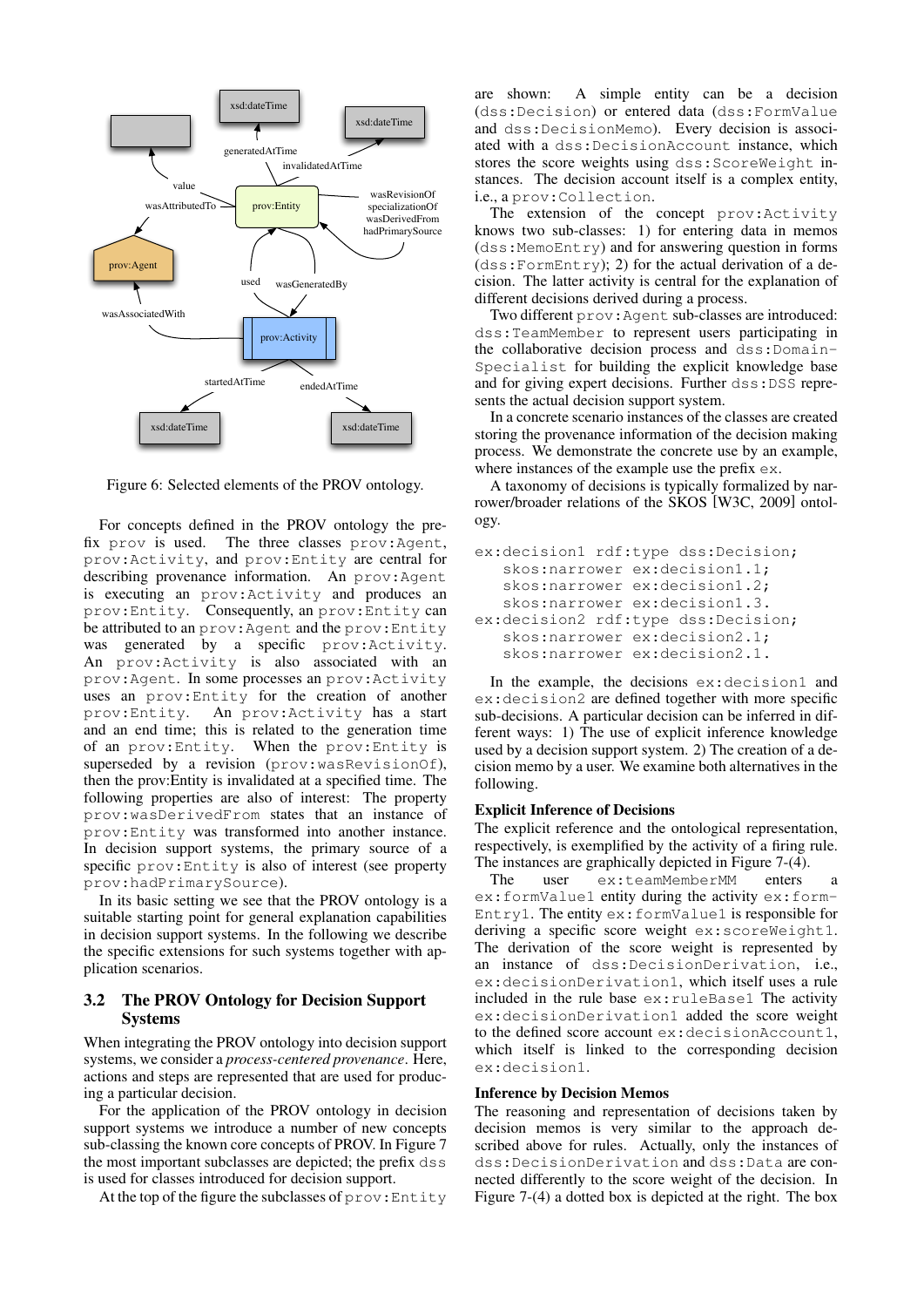

Figure 7: (1) Subclasses and relations prov:Entity; (2) Specific subclasses of prov:Activity and (3) specific subclasses of prov:Agent; (4) Instances and relations created when a decision rules fires for a concrete decision ex:decision1. The dotted boxes show the alternative use case, where a decision memo is responsible for deriving the decision.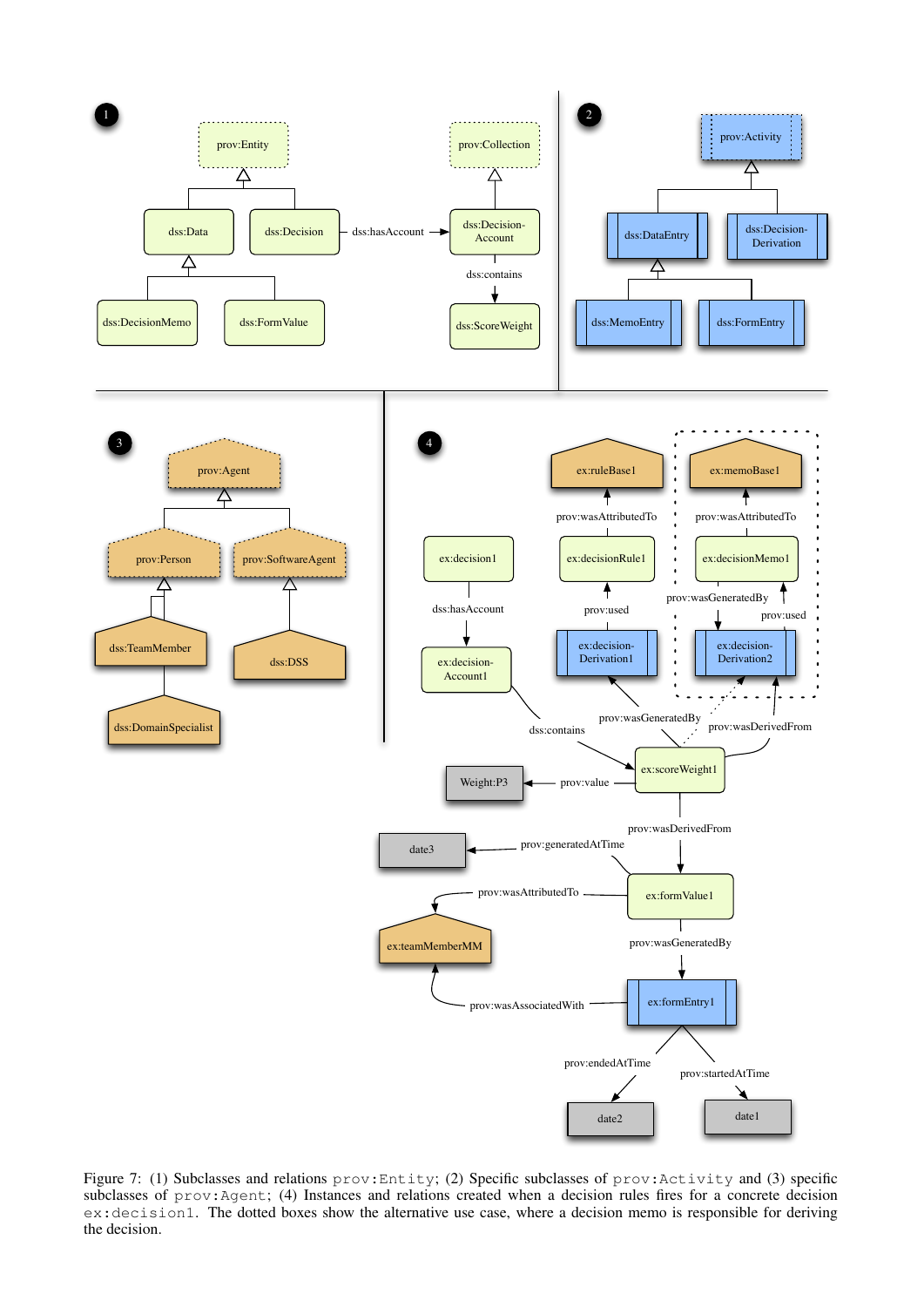shows the alternative instances when entering a decision memo.

The user ex:teamMemberMM enters the decision memo ex:decisionMemo1 during the activity ex:memoEntry1. In the decision memo the user also enters a score weight for ex:decision1. Consequently, the decision memo derives the ex:scoreWeight1 that was generated by the instance ex:decisionDerivation2. This instance is connected with the actual ex:decisionMemo1 stored in the data base for memos (ex:memoBase1).

## 4 Querying for Explanation

By using an ontology representation of the decision process, the justification of a particular decision can simply be queried. Moreover, ad-hoc explanations can easily be constructed by new queries. When representing the ontology as RDF triples, the standard query language SPARQL [W3C, 2013c] can be used. Of course, an intuitive visualization of the query results needs to be defined, but this is typically up to the application front-end of the decision support system.

In the following, we exemplify the explanation capabilities of the presented PROV extension by defining the SPARQL queries for the questions posed at the beginning of Section 3. It is worth noticing that the definition of SPARQL queries is up to the administrators of the system. For end-users the results of these queries should be presented in a user-friedly manner.

For demonstration purposes we implemented an extended version of the example depicted in Figure 7 in the knowledge modelling environment KnowWE [Baumeister *et al.*, 2011b; 2012].

### At which time was a particular data entered and who entered the data?

The following SPARQL query lists all entries and the persons involved in creating a corresponding entry. Additionally the generation time of the entry is shown.

```
SELECT ?entry ?person ?time
WHERE {
  ?entry
     prov:wasGeneratedBy ?activity.
  ?activity
     prov:wasAssociatedWith ?person.
  ?entry
     prov:generatedAtTime ?time.
}
```
Figure 8 shows the results of the SPARQL query above: The three entities decisionMemo2, formValue1, and formValue3 are listed with their creators and creation date.

| entry      | person | time                                          |
|------------|--------|-----------------------------------------------|
|            |        | decisionMemo2 teamMember1 2013-07-01T16:06:00 |
| formValue3 |        | teamMember3 2013-06-02T16:10:00               |
| formValue1 |        | teamMember1 2013-07-01T16:10:00               |

Figure 8: Entities and persons involved in the creation of the entities.

The query can be further constrained to a specific data entry. Then this query is similar to the last query of this section.

### Which knowledge elements are responsible for a particular decision?

The following SPARQL query inspects the connected nodes of the decision instance ex:decision1 in order to check for derived values. The FILTER NOT EXISTS extension guarantees that only valid entities are shown.

```
SELECT ?givenValue ?byKnowledge
WHERE {
  ex:decision1
     dss:hasAccount ?account.
  ?account
     dss:contains ?weights.
  ?weights
    prov:value ?givenValue.
  ?weights
     prov:wasGeneratedBy ?activity.
  ?activity
     prov:used ?byKnowledge.
  FILTER NOT EXISTS {
    ?weights
    prov:invalidatedAtTime
    ?invalidated. }
}
```
Figure 9 shows the results of the SPARQL query above: Derived values are shown together with the knowledge elements—decision memos and rules–that are responsible for the existence of the values.

|    | givenValue byKnowledge |  |
|----|------------------------|--|
| P1 | decisionRule3          |  |
| P3 | decisionMemo2          |  |

Figure 9: Valid values derived together with the acting knowledge element.

## What is the history of a particular data and decision (including involved persons)?

For a given decision ex:decision1 the following SPARQL query identifies all values that were given to that decision. For each value, also the used knowledge element and the acting person is retrieved. Also the validity of the value is printed; values with empty invalidated column are currently valid.

Figure 10 shows the results of the query: We see that ex:decision1 retrieved three values, whereas value P2 is already invalidated.

|                | value usingKnowledge byPerson | generated                                           | invalidated |
|----------------|-------------------------------|-----------------------------------------------------|-------------|
| P1.            | decisionRule3                 | teamMember3 2013-06-02T16:10:00                     |             |
| P <sub>2</sub> | decisionRule1                 | teamMember1 2013-07-01T16:10:00 2013-07-01T12:00:00 |             |
| P3             | decisionMemo2                 | teamMember1 2013-07-01T16:06:00                     |             |
|                |                               |                                                     |             |

Figure 10: History of values for the given decision ex:decision1.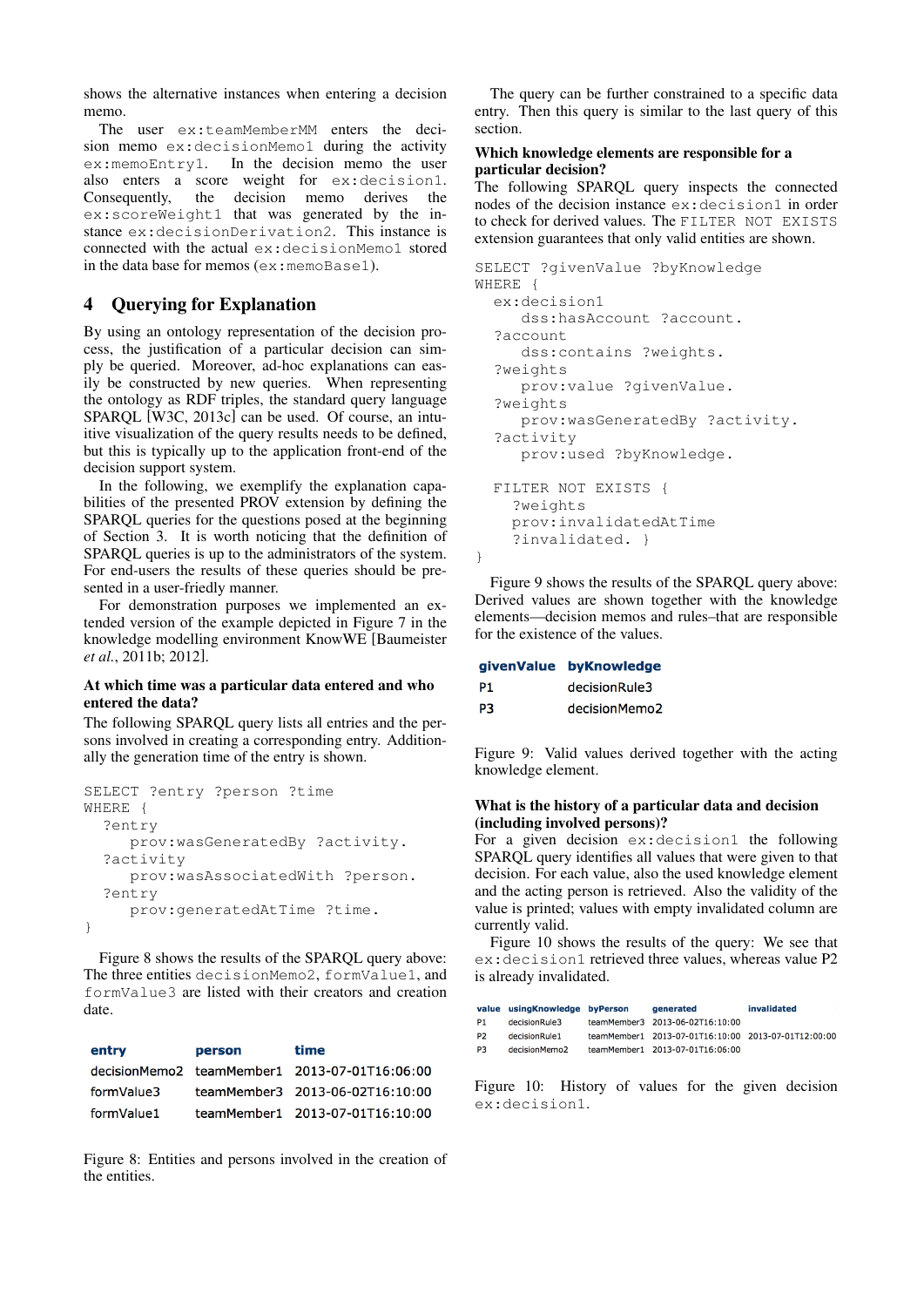```
SELECT ?value ?usingKnowledge ?byPerson
       ?generated ?invalidated
WHERE {
  ex:decision1
     dss:hasAccount ?account.
  ?account
     dss:contains ?data.
  ?data
     prov:value ?value.
  ?data
     prov:wasDerivedFrom ?entity.
  ?data
     prov:wasGeneratedBy ?activity.
  ?activity
     prov:used ?usingKnowledge.
  ?entity
     prov:wasAttributedTo ?byPerson.
  ?entity
     prov:generatedAtTime
        ?generated.
  OPTIONAL {
     ?data prov:invalidatedAtTime
     ?invalidated. }
}
```
## 5 Conclusions

We conclude the paper with a brief discussion and an outlook to the future work.

## 5.1 Discussion

Advanced decision support systems allow for the distributed and episodic handling of complex decision problems. They handle large knowledge spaces by mixing different knowledge representations with informal decision justifications. When implemented in a distributed setting, the transparent justification of derived decisions is of prime importance. In this paper we introduced an explanation approach of continuous knowledge representations that is based on the PROV ontology. We described how an ontology representation of the decision process and the derived decisions can be used to generate transparent explanations.

In the literature the related ontology models can be found: [Evangelou *et al.*, 2005] describe an ontology to support collaborative decision-making. They propose the model KAD (Knowledge-Argument-Decision) to facilitate exchange between decision makers and their argumentation. The KAD ontology model defines the three main classes discussionParticipant, coreEntity, and coreProcess, where their semantics is related or can be aligned to the starting point terms of the PROV ontology. Here, more focus is set on supporting the argumentation and discussion between decision makers. [Kornyshova and Deneckère, 2010] also propose an ontology for decision making. The *decision making ontology* (DMO) tries to support IS engineers in their decision making during an information systems project. The proposed ontology is evaluated by instantiating it to a requirements engineering process. The ontology is very elaborated and could be connected with the PROV ontology. For our purposes (continuous knowledge representation and episodic use) the extensions described in Figure 7 (1) need to be also made.

## 5.2 Future Work

At the current state, explanations are based on SPARQL queries. Albeit a very general approach, the construction of such queries can be cumbersome for standard users. For this reason we aim to define a simplified language to define explanation queries quickly in an intuitive manner. In Section 4 we demonstrated the access to typical explanation queries by SPARQL expressions. Although the shown results include all relevant information needed for an explanation, the presentation is likely to be not very intuitive. Therefore we are planning to investigate ontology visualization approaches [Fluit *et al.*, 2002; Katifori *et al.*, 2007] to render the results of the explanation query in a more user-friendly manner.

As the next practical step we are planning to implement and evaluate the proposed ontology and explanation capabilities for a decision support system, that is already in use. The KnowSEC system supports the decision work for chemical safety within a unit of the Federal Environment Agency in Germany (Umweltbundesamt). At the current state, the systems manages more than 42.000 sub-decisions for more than 11.000 chemical substances; many of the decisions were automatically derived. We refer to [Baumeister *et al.*, 2013] for more details.

## References

- [Baumeister *et al.*, 2011a] Joachim Baumeister, Jochen Reutelshoefer, and Frank Puppe. Engineering intelligent systems on the knowledge formalization continuum. *International Journal of Applied Mathematics and Computer Science (AMCS)*, 21(1), 2011.
- [Baumeister *et al.*, 2011b] Joachim Baumeister, Jochen Reutelshoefer, and Frank Puppe. KnowWE: A semantic wiki for knowledge engineering. *Applied Intelligence*, 35(3):323–344, 2011.
- [Baumeister *et al.*, 2012] Joachim Baumeister, Jochen Reutelshoefer, Volker Belli, Albrecht Striffler, Reinhard Hatko, and Markus Friedrich. KnowWE - a wiki for knowledge base development. In *The 8th Workshop on Knowledge Engineering and Software Engineering (KESE2012)*, http://ceur-ws.org/Vol-949/kese8-05\_04.pdf, 2012.
- [Baumeister *et al.*, 2013] Joachim Baumeister, Albrecht Striffler, Marc Brandt, and Michael Neumann. Towards continuous knowledge representations in episodic and collaborative decision making. In *The 9th Workshop on Knowledge Engineering and Software Engineering (KESE2013)*, 2013.
- [Dodds and Davis, 2012] Leigh Dodds and Ian Davis. *Linked Data Patterns Linked Data Patterns Linked Data Pattern*. http://patterns.dataincubator.org/book, 2012.
- [Evangelou *et al.*, 2005] Christina Evangelou, Nikos Karacapilidis, and Omar Abou Khaled. Interweaving knowledge management, argumentation and decision making in a collaborative setting: the kad ontology model. *International Journal of Knowledge and Learning*, 1(1):130 – 145, 2005.
- [Fluit *et al.*, 2002] Christiaan Fluit, Marta Sabou, and Frank van Harmelen. Supporting User Tasks through Visualisation of Light-weight Ontologies. In *Handbook on Ontologies in Information Systems*, pages 415–432. Springer, Berlin, 2002.